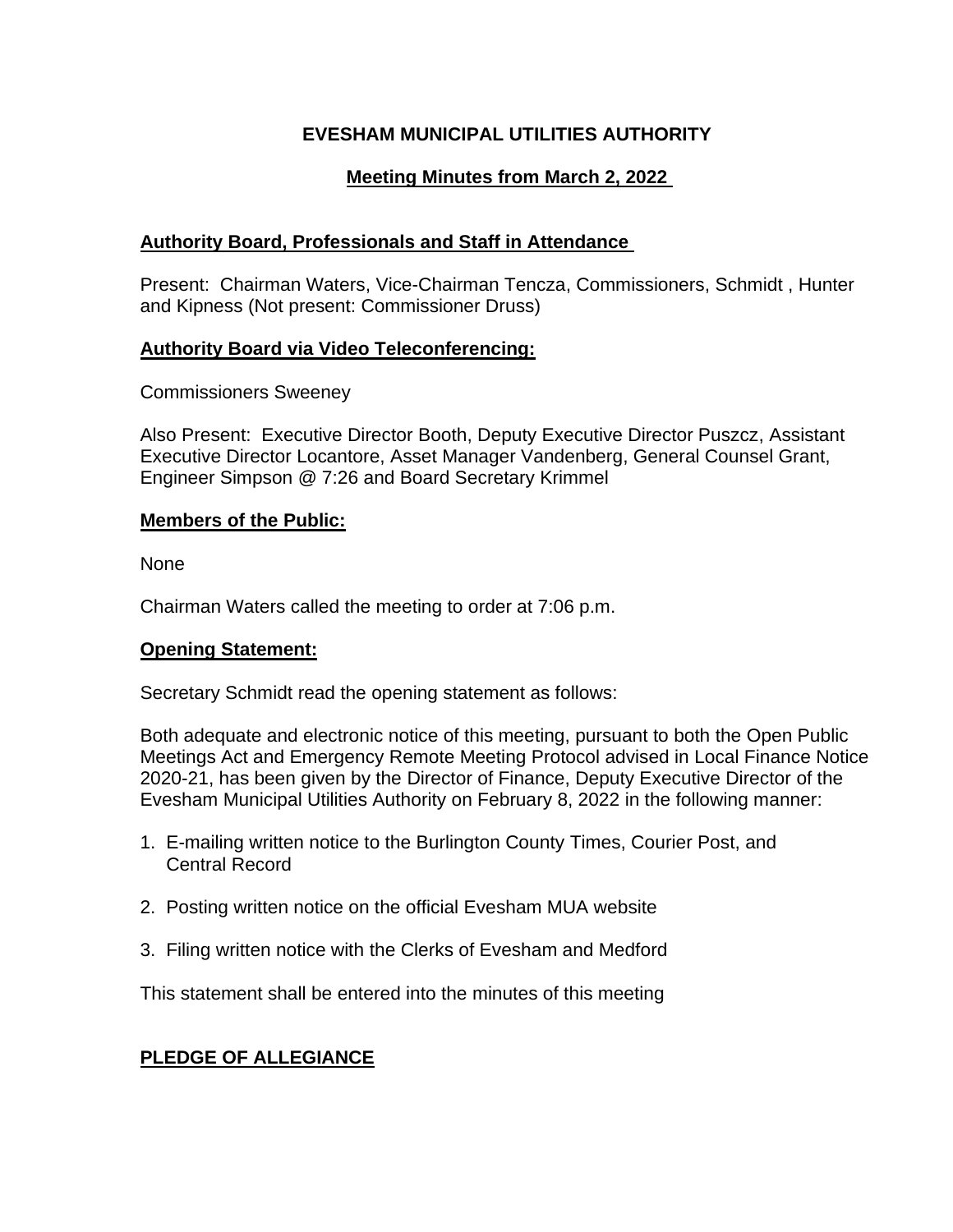## **APPROVAL OF MINUTES**

**February 2, 2022** – On motion by Tencza, seconded by Hunter, it was moved to approve the minutes of February 2, 2022.

RECORDED VOTE: AYE: Hunter, Sweeney, Schmidt, Tencza, Waters NAY: None ABSTAIN: None

MOTION CARRIED: 5-0-0

**PUBLIC COMMENT** (Agenda Items only)

None

#### **FINANCIAL**

**Resolution 2022-32: Payment of Bills** – On motion by Tencza, seconded by Schmidt, it was moved to adopt **Resolution #2022-32** approving the payment of the February 2022 bills.

RECORDED VOTE: AYE: Hunter, Sweeney, Schmidt, Tencza, Waters NAY: None ABSTAIN: None

MOTION CARRIED: 5-0-0

**Resolution 2022-33: Refunds, Credits & Cancellations** – On motion by Schmidt, seconded by Tencza, it was moved to adopt **Resolution #2022-33** approving the February 2022 refunds, credits & cancellations.

RECORDED VOTE: AYE: Hunter, Sweeney, Schmidt, Tencza, Waters NAY: None ABSTAIN: None

MOTION CARRIED: 5-0-0

**Resolution 2022-35: Adopt a Budget Amendment for FY 2022** – On motion by Hunter, seconded by Schmidt, it was moved to adopt **Resolution #2022-35** adopting a Budget amendment for fiscal year 2022. Deputy Executive Director Puszcz explained that this is an amendment to the FY2022 budget, it does not increase the overall budgets for water and sewer, it only moves budget amounts between categories. This budget amendment is necessary due to the personnel restructuring plan that was adopted last October as well as the advisement received from the New Jersey Joint Insurance Fund in December regarding their decision to withhold dividend distributions to its members this year due to the economy. Deputy Executive Director Puszcz has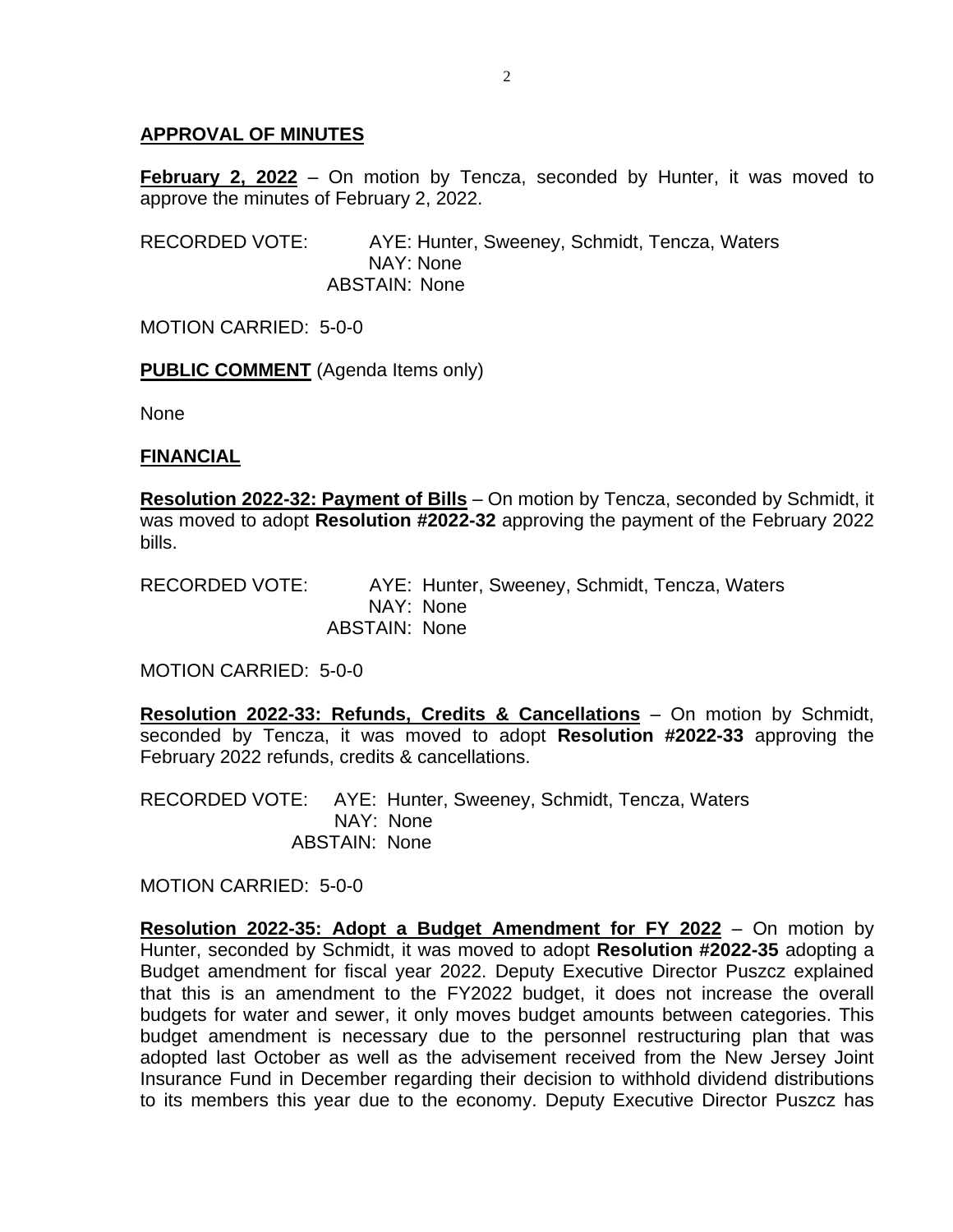already advised the Supervising Auditor at the Department of Community Affairs and has received a preliminary approval contingent upon Board adoption of this resolution.

RECORDED VOTE: AYE: Hunter, Sweeney, Schmidt, Tencza, Waters NAY: None ABSTAIN: None

MOTION CARRIED: 5-0-0

**Resolution 2022-37: Award of Contract in excess of \$6,600** – On motion by Schmidt, seconded by Tencza, it was moved to adopt **Resolution #2022-37** awarding a contract to Xylem Water Solutions USA, Inc. in the amount of \$19,212.36 for (2) two Flygt mixers at the Kings Grant STP. Executive Director Booth explained that these Flygt mixers are crucial for the process of the wastewater at the Kings Grant Plant. There are a multitude of them currently out of service. The mixers will replace two existing mixers and we will reevaluate and fix others.

RECORDED VOTE: AYE: Hunter, Sweeney, Schmidt, Tencza, Waters NAY: None ABSTAIN: None

MOTION CARRIED: 5-0-0

**Resolution 2022-38: Award of Contract in excess of \$6,600** – On motion by Schmidt, seconded by Hunter, it was moved to adopt **Resolution #2022-38** awarding a contract to Perry I-Search in the amount of \$29,074.50 for temporary bookkeeper support up to six months. Deputy Executive Director Puszcz explained that the Authority is in need of a bookkeeper to assist with financial reconciliation duties and also with customer support services at the Authority's business office. Using a temporary agency allows us to receive immediate staffing while providing some time to evaluate the individual's qualifications. The Authority has been without a bookkeeper for 7 years and would like to take this opportunity to have assistance with these job duties.

| RECORDED VOTE: |               | AYE: Hunter, Sweeney, Schmidt, Tencza, Waters |
|----------------|---------------|-----------------------------------------------|
|                |               | NAY: None                                     |
|                | ABSTAIN: None |                                               |

MOTION CARRIED: 5-0-0

**Resolution 2022-41: Authorizing entry into a Shared Service Agreement with the** 

**Township of Evesham** – On motion by Tencza, seconded by Schmidt, it was moved to adopt **Resolution #2022-41** authorizing entry into a shared service agreement with the Township of Evesham for Electrical Maintenance and Repair, Water and Sewer Infrastructure Repair and other Services. Executive Director Booth explained that the Authority is renewing the current agreement that the Authority has with the Township.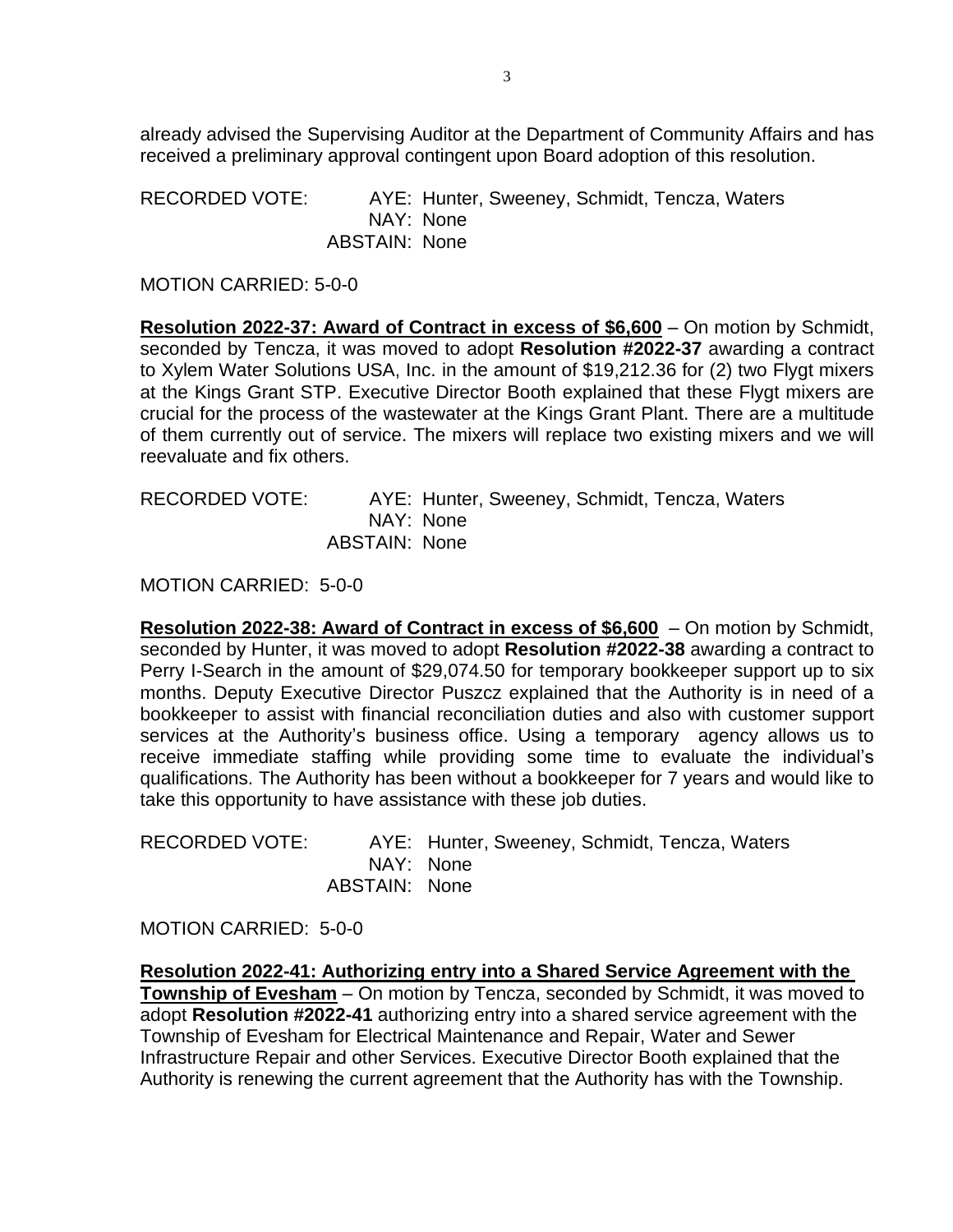RECORDED VOTE: AYE: Hunter, Sweeney, Schmidt, Tencza, Waters NAY: None ABSTAIN: None

MOTION CARRIED: 5-0-0

## **SAFETY & SECURITY**

Assistant Executive Director Locantore reviewed personnel, safety and security. He reviewed 2021 and advised the Board that the Authority hired six employees last year, we transitioned into a new payroll software program, updated the handbook, and we successfully conducted several promotions. In 2022, we hope to conclude the negotiations with the Teamsters contract and work on the supervisors' GWU contract. Assistant Executive Director Locantore reviewed the new laws in New Jersey on marijuana. Assistant Executive Director Locantore informed the Board that he just received a report from JIF. The loss ratio for the entire JIF for the period of 2019 to 2021 was 2.13. The Authority's loss ratio was 1.25 and our overall loss frequency was below average. We are currently advertising for the Safety Coordinator position after the retirement of Rich Foley. The Authority also received the JIF Safety Incentive Award. From a security standpoint, Assistant Executive Director Locantore informed the Board that the Authority completed our cyber assessment and met all three tiers from the MEL's Cyber Security Deductible Program. In order to receive a low deductible, you must reach the standards that MEL provides. We submitted paperwork through FEMA to receive reimbursement for Covid expenses. As of today, we have received \$7,428.00 and are waiting for another \$4,623.00. Assistant Executive Director Locantore updated the Board on the regulations of Commercial Driver licenses which are covered under the Federal Motor Carrier Safety Administration, which sets the standards of the training and licensing for people who have a commercial driver's license. Since the Federal Government allows each State to set their own training standards, the State of New Jersey mandates that if you do not have your CDL by February 7, 2022, you must complete an early driver training. This training must be done at a recognized and registered provider at a cost. The Authority will continue to get estimates on the cost and keep the Board updated.

## **EXECUTIVE DIRECTOR'S REPORT**

Executive Director Booth informed the Board that there are a total of ten water main breaks for the year so far. There was only one water main break since our last meeting. There were no discolored water complaints or odor complaints.

Executive Director Booth advised the Board that the annual Spring fire hydrant flushing will take place starting March 21, 2022 through April 1, 2022.

Executive Director Booth advised the Board that the NJ AWWA Conference will take place on March 15<sup>th</sup> through March 17<sup>th</sup> and the AEA Conference will take place on March 22 & 23, 2022 both held in Atlantic City. At the AEA Conference, two of our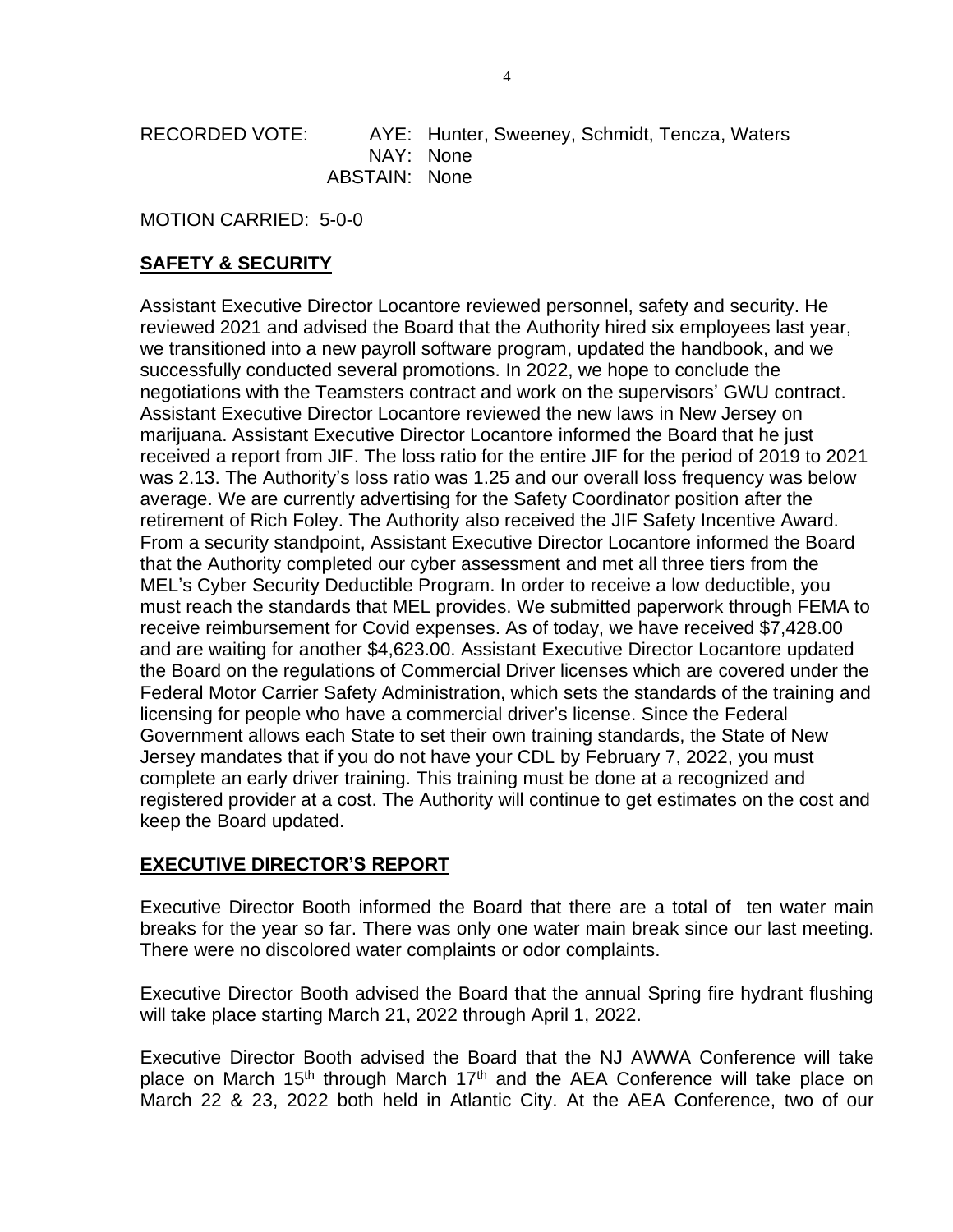employees, TJ Lowden and Leslie Braun will graduate from the Professional Development Academy.

Executive Director Booth reminded the Board that the Financial Disclosure forms are due in April. Mary Lou Bergh from the Townships Clerks Office will send them out.

Executive Director Booth expressed appreciation to Asset Manager Vandenberg for his work on the Municibid on-line auction for used Authority equipment and vehicles. The auction earned \$43,408.00, which will be deposited into the General Fund.

Executive Director Booth advised the Board that Evoqua Water Technologies LLC has reached out to the Authority and would like to publish a brief advertisement on the Armor series disc filters installed at the Elmwood Wastewater Treatment Plant. This would be placed in many trade publications and Executive Director Booth believes this would cast a positive light on the EMUA because we are always striving to stay with the times and technology. He will send the draft to the Board members to review.

### **ENGINEER'S REPORT**

#### **Review of Engineer's Status Report**

#### **Update: Chemical Contract**

**Resolution 2022-39: Approval of Change Order #1** – On motion by Schmidt, seconded by Hunter, it was moved to approve Resolution 2022-39 approving Change Order #1 in the amount of \$7,618.05 to Klenzoid, Incorporated for Iron Sequestrant & Corrosion Inhibitor.

RECORDED VOTE: AYE: Hunter, Sweeney, Schmidt, Tencza, Waters NAY: None ABSTAIN: None

MOTION CARRIED: 5-0-0

**Update: South Side Water Storage Tank** – Nothing new to report.

**Update: Route 70 Water Main** – We have prepared plans and specifications for this project and have submitted an application for an occupancy permit to the NJDOT.

**Update: Route 70 Sewer Main** – We will receive bids for this project on March 10, 2022.

**Update: North Cropwell Sewer Siphon –** This project will now be included in the Route 70 Sewer Main project.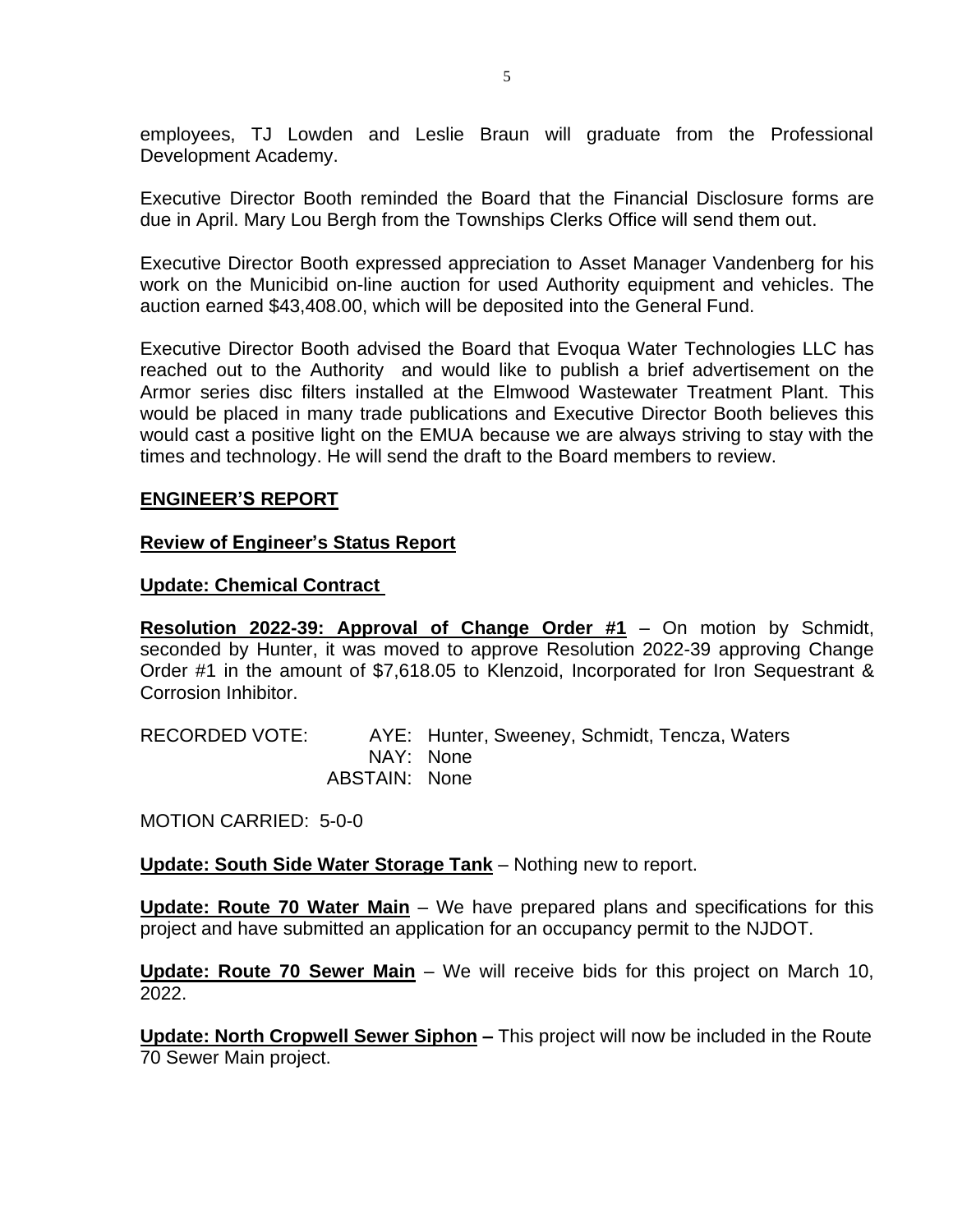## **Update: Elmwood WWTP Filter Replacement**

**Resolution 2022-36: Approval of Change Order #4** – On motion by Tencza, seconded by Schmidt, it was moved to approve Resolution 2022-36 approving Change Order #4 in the credit amount of \$15,695.00 to MBE Mark III Electric, Inc.

RECORDED VOTE: AYE: Hunter, Sweeney, Schmidt, Tencza, Waters NAY: None ABSTAIN: None

MOTION CARRIED: 5-0-0

**Update: Elmwood WWTP Resiliency Improvements** – Nothing new to report.

**Update: Heritage Village (Phase 2) Water Main Replacement** – The BWSE permit application has been deemed complete by the NJDEP. We expect that a permit will be issued by May 2022.

**Update: Elmwood Storage Building** – This project has been placed on hold due to availability of funds.

**Update: Well No. 7 Building** – Eagle Construction is continuing construction of the new well building.

## **Update: Kings Grant Effluent Force Main Replacement** –

**Resolution 2022-40: Table Resolution 2022-40 Award of contract** – On motion by Tencza, seconded by Schmidt, there was a motion to table **Resolution 2022-40**  awarding a contract for Kings Grant Effluent Force Main Replacement.

RECORDED VOTE: AYE: Hunter, Sweeney, Schmidt, Tencza, Waters NAY: None ABSTAIN: None

MOTION CARRIED: 5-0-0

**Update: Well No. 6 Re-drill** – Design is nearing completion. We have submitted the plans to the Township's Community Development for review. We hope to hear back from them by the end of this week.

**Motion to approve S-3/W-3 for 3 Executive Drive, Evesham AMS Urban Renewal LLC** – On motion by Tencza, seconded by Schmidt, it was moved to approve S-3/W-3 for 3 Executive Drive, Evesham AMS Urban Renewal LLC – 3 Executive Drive

RECORDED VOTE: AYE: Hunter, Sweeney, Schmidt, Tencza, Waters NAY: None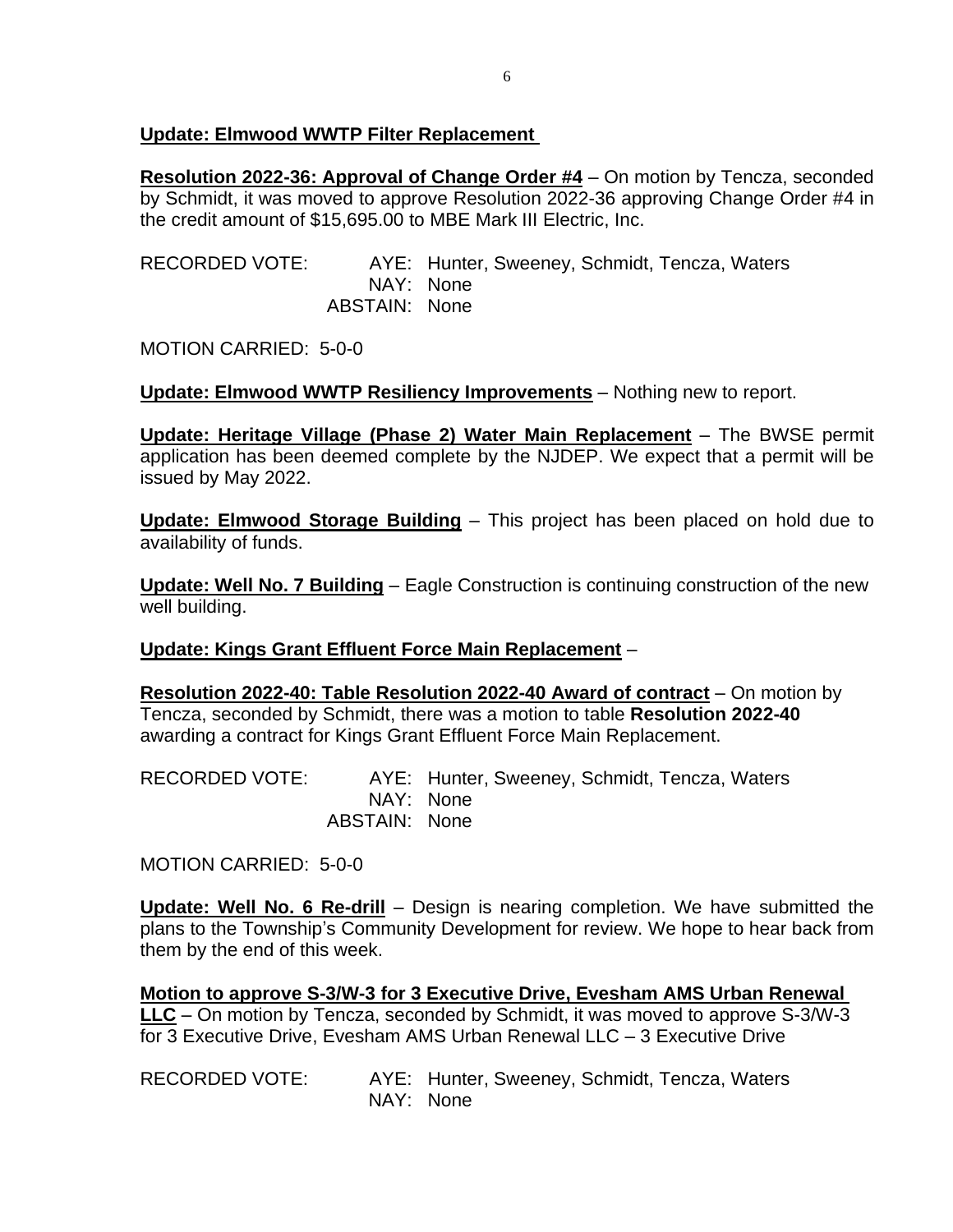#### ABSTAIN: None

#### MOTION CARRIED: 5-0-0

**Motion to approve S-1/W-1 for CA Senior Living Holdings, LLC**– On motion by Tencza, seconded by Hunter, it was moved to approve S-1/W-1 for CA Senior Living Holdings, LLC. – 880 Route 73

RECORDED VOTE: AYE: Hunter, Sweeney, Schmidt, Tencza, Waters NAY: None ABSTAIN: None

MOTION CARRIED: 5-0-0

## **GENERAL COUNSEL'S REPORT**

General Counsel Grant expressed appreciation for Malamut & Associates' appointment. She questioned the Board on their preference of when Ethics training should be facilitated. It was agreed that it should be done during a Board meeting. The date will be further discussed.

### **PUBLIC COMMENT**

None

## **Recognition of Former Commissioner Albert Lutner**

**Resolution 2022-34: Recognition of Service to the Authority** – On motion by Tencza, seconded by Schmidt, it was moved to adopt **Resolution #2022-34** recognition of service to the Authority by former Commissioner Albert Lutner.

RECORDED VOTE: AYE: Hunter, Sweeney, Schmidt, Tencza, Waters NAY: None ABSTAIN: None

MOTION CARRIED: 5-0-0

Chairman Waters recognized the years of service that former Commissioner Lutner dedicated to the Authority. Chairman Waters presented a plaque to Commissioner Lutner and thanked him for his service, leadership, dedication and commitment. Commissioner Lutner thanked the Board and Staff.

## **BOARD COMMENTS**

Commissioner Kipness congratulated TJ Lowden and Leslie Braun on graduating from the AEA Developmental Academy. He wished them much success. He informed the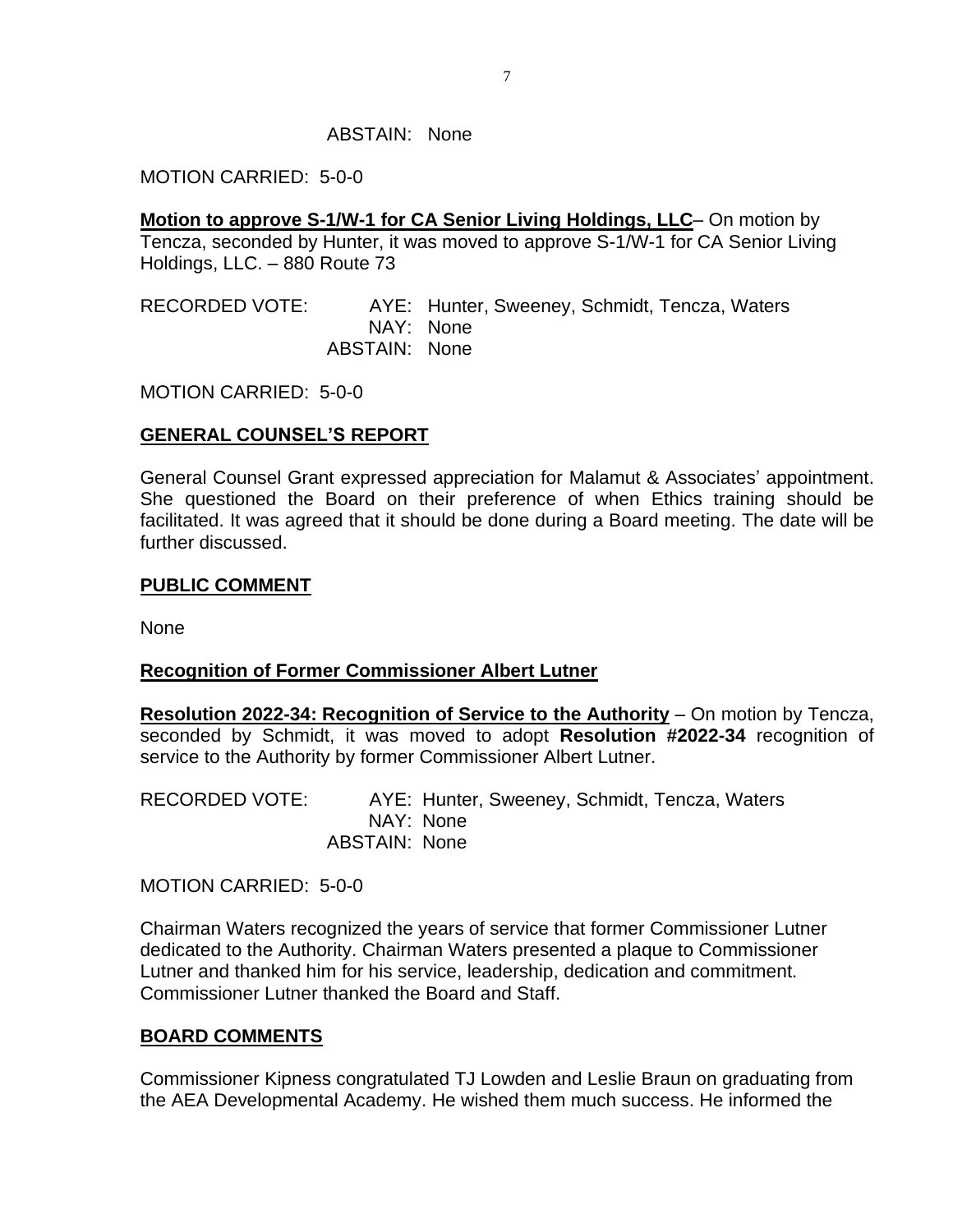Board that he received an email from the chairman of the Environmental Commission informing him that American Water awards a grant for \$10,000.00 for various causes. He asked Executive Director Booth to look into it. He also welcomed General Counsel Grant.

Commissioner Hunter expressed appreciation to Board Secretary Krimmel for her assistance this past month. She also welcomed General Counsel Grant.

Commissioner Sweeney congratulated Rich Foley on his retirement. He expressed appreciation to Executive Director Booth, Rich Foley and the staff for their work on the Safety program. He expressed appreciation the Asset Manager Vandenberg and his staff. He also congratulated former Commissioner Lutner for his service to the MUA.

Commissioner Schmidt expressed his appreciation and congratulations to former Commissioner Lutner for his years of service with the MUA. He said it was a pleasure working with him on the Board. He also welcomed General Counsel Grant and looks forward to working with her. He echoed what Commissioner Sweeney said about safety and believes it's a great record to hold. He also expressed appreciation to the entire staff.

Commissioner Tencza expressed appreciation to Assistant Executive Director Locantore for his report and getting reimbursed for the Covid expenses. He welcomed General Counsel Grant to the team. He expressed appreciation to former Commissioner Lutner and said it was a pleasure working with him.

Chairman Waters expressed appreciation to the entire staff and thanked Assistant Executive Director Locantore on his report. He congratulated TJ Lowden and Leslie Braun on graduating from the AEA Developmental Academy. He welcomed General Counsel Grant and he looks forward to working with her. He expressed gratitude to former Commissioner Lutner for all of his years of service with the Authority.

There was a motion to adjourn by Tencza, seconded by Hunter. The meeting was adjourned at 8:11 P.M.

RECORDED VOTE: AYE: Hunter, Sweeney, Schmidt, Tencza, Waters NAY: None ABSTAIN: None

MOTION CARRIED: 5-0-0

The next meeting of the Evesham Municipal Utilities Authority is scheduled for April 6, 2022 at 7:00 pm.